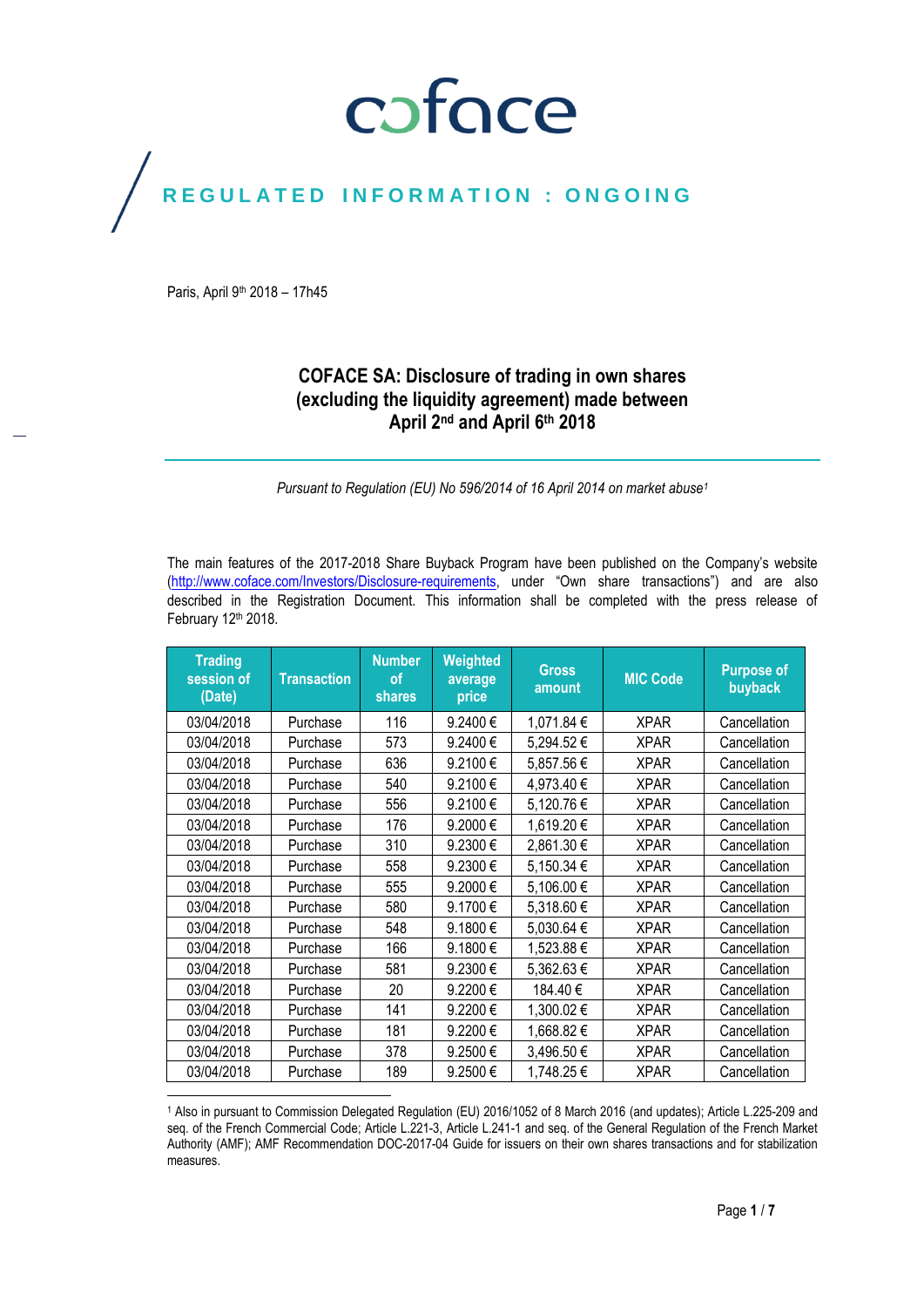| 03/04/2018       | Purchase | 185    | 9.2800€ | 1,716.80€   | <b>XPAR</b> | Cancellation        |
|------------------|----------|--------|---------|-------------|-------------|---------------------|
| 03/04/2018       | Purchase | 539    | 9.2700€ | 4,996.53€   | <b>XPAR</b> | Cancellation        |
| 03/04/2018       | Purchase | 549    | 9.2700€ | 5,089.23€   | <b>XPAR</b> | Cancellation        |
| 03/04/2018       | Purchase | 160    | 9.2300€ | 1,476.80 €  | <b>XPAR</b> | Cancellation        |
| 03/04/2018       | Purchase | 383    | 9.2300€ | 3,535.09€   | <b>XPAR</b> | Cancellation        |
| 03/04/2018       | Purchase | 346    | 9.2600€ | 3,203.96€   | <b>XPAR</b> | Cancellation        |
| 03/04/2018       | Purchase | 84     | 9.2800€ | 779.52€     | <b>XPAR</b> | Cancellation        |
| 03/04/2018       | Purchase | 546    | 9.2800€ | 5,066.88€   | <b>XPAR</b> | Cancellation        |
| 03/04/2018       | Purchase | 121    | 9.2800€ | 1,122.88 €  | <b>XPAR</b> | Cancellation        |
| 03/04/2018       | Purchase | 469    | 9.2800€ | 4,352.32 €  | <b>XPAR</b> | Cancellation        |
| 03/04/2018       | Purchase | 610    | 9.3000€ | 5,673.00€   | <b>XPAR</b> | Cancellation        |
| 03/04/2018       | Purchase | 544    | 9.3000€ | 5,059.20€   | <b>XPAR</b> | Cancellation        |
| 03/04/2018       | Purchase | 581    | 9.3400€ | 5,426.54 €  | <b>XPAR</b> | Cancellation        |
| 03/04/2018       | Purchase | 200    | 9.3400€ | 1,868.00 €  | <b>XPAR</b> | Cancellation        |
| 03/04/2018       | Purchase | 361    | 9.3400€ | 3,371.74 €  | <b>XPAR</b> | Cancellation        |
| 03/04/2018       | Purchase | 622    | 9.3400€ | 5,809.48€   | <b>XPAR</b> | Cancellation        |
| 03/04/2018       | Purchase | 615    | 9.3200€ | 5,731.80 €  | <b>XPAR</b> | Cancellation        |
| 03/04/2018       | Purchase | 5      | 9.3000€ | 46.50€      | <b>XPAR</b> | Cancellation        |
| 03/04/2018       | Purchase | 559    | 9.3000€ | 5,198.70€   | <b>XPAR</b> | Cancellation        |
| 03/04/2018       | Purchase | 562    | 9.2900€ | 5,220.98€   | <b>XPAR</b> | Cancellation        |
| 03/04/2018       | Purchase | 65     | 9.3100€ | 605.15€     | <b>XPAR</b> | Cancellation        |
| 03/04/2018       | Purchase | 200    | 9.3400€ | 1,868.00 €  | <b>XPAR</b> | Cancellation        |
| 03/04/2018       | Purchase | 570    | 9.3700€ | 5,340.90 €  | <b>XPAR</b> | Cancellation        |
| 03/04/2018       | Purchase | 672    | 9.3700€ | 6,296.64 €  | <b>XPAR</b> | Cancellation        |
| 03/04/2018       | Purchase | 422    | 9.3700€ | 3,954.14 €  | <b>XPAR</b> | Cancellation        |
| 03/04/2018       | Purchase | 178    | 9.3700€ | 1,667.86 €  | <b>XPAR</b> | Cancellation        |
| 03/04/2018       | Purchase | 93     | 9.3700€ | 871.41€     | <b>XPAR</b> | Cancellation        |
| 03/04/2018       | Purchase | 494    | 9.3700€ | 4,628.78€   | <b>XPAR</b> | Cancellation        |
| 03/04/2018       | Purchase | 1,306  | 9.3500€ | 12,211.10 € | <b>XPAR</b> | Cancellation        |
| 03/04/2018       | Purchase | 155    | 9.3500€ | 1,449.25 €  | <b>XPAR</b> | Cancellation        |
| 03/04/2018       | Purchase | 140    | 9.3500€ | 1,309.00 €  | <b>XPAR</b> | Cancellation        |
| Total 03/04/2018 |          | 19,140 | 9.2809€ | 177,637€    | <b>XPAR</b> | <b>Cancellation</b> |
| 04/04/2018       | Purchase | 101    | 9.3400€ | 943.34€     | <b>XPAR</b> | Cancellation        |
| 04/04/2018       | Purchase | 230    | 9.3400€ | 2,148.20€   | <b>XPAR</b> | Cancellation        |
| 04/04/2018       | Purchase | 49     | 9.3400€ | 457.66€     | <b>XPAR</b> | Cancellation        |
| 04/04/2018       | Purchase | 542    | 9.3200€ | 5,051.44 €  | <b>XPAR</b> | Cancellation        |
| 04/04/2018       | Purchase | 569    | 9.3400€ | 5,314.46€   | <b>XPAR</b> | Cancellation        |
| 04/04/2018       | Purchase | 552    | 9.3200€ | 5,144.64 €  | <b>XPAR</b> | Cancellation        |
| 04/04/2018       | Purchase | 28     | 9.2500€ | 259.00€     | <b>XPAR</b> | Cancellation        |
| 04/04/2018       | Purchase | 300    | 9.2500€ | 2,775.00 €  | <b>XPAR</b> | Cancellation        |
| 04/04/2018       | Purchase | 242    | 9.2500€ | 2,238.50 €  | <b>XPAR</b> | Cancellation        |
| 04/04/2018       | Purchase | 560    | 9.2300€ | 5,168.80 €  | <b>XPAR</b> | Cancellation        |
| 04/04/2018       | Purchase | 116    | 9.1900€ | 1,066.04 €  | <b>XPAR</b> | Cancellation        |
| 04/04/2018       | Purchase | 578    | 9.2100€ | 5,323.38 €  | <b>XPAR</b> | Cancellation        |
| 04/04/2018       | Purchase | 535    | 9.2000€ | 4,922.00 €  | <b>XPAR</b> | Cancellation        |

 $\bigg)$ 

Page **2** / **7**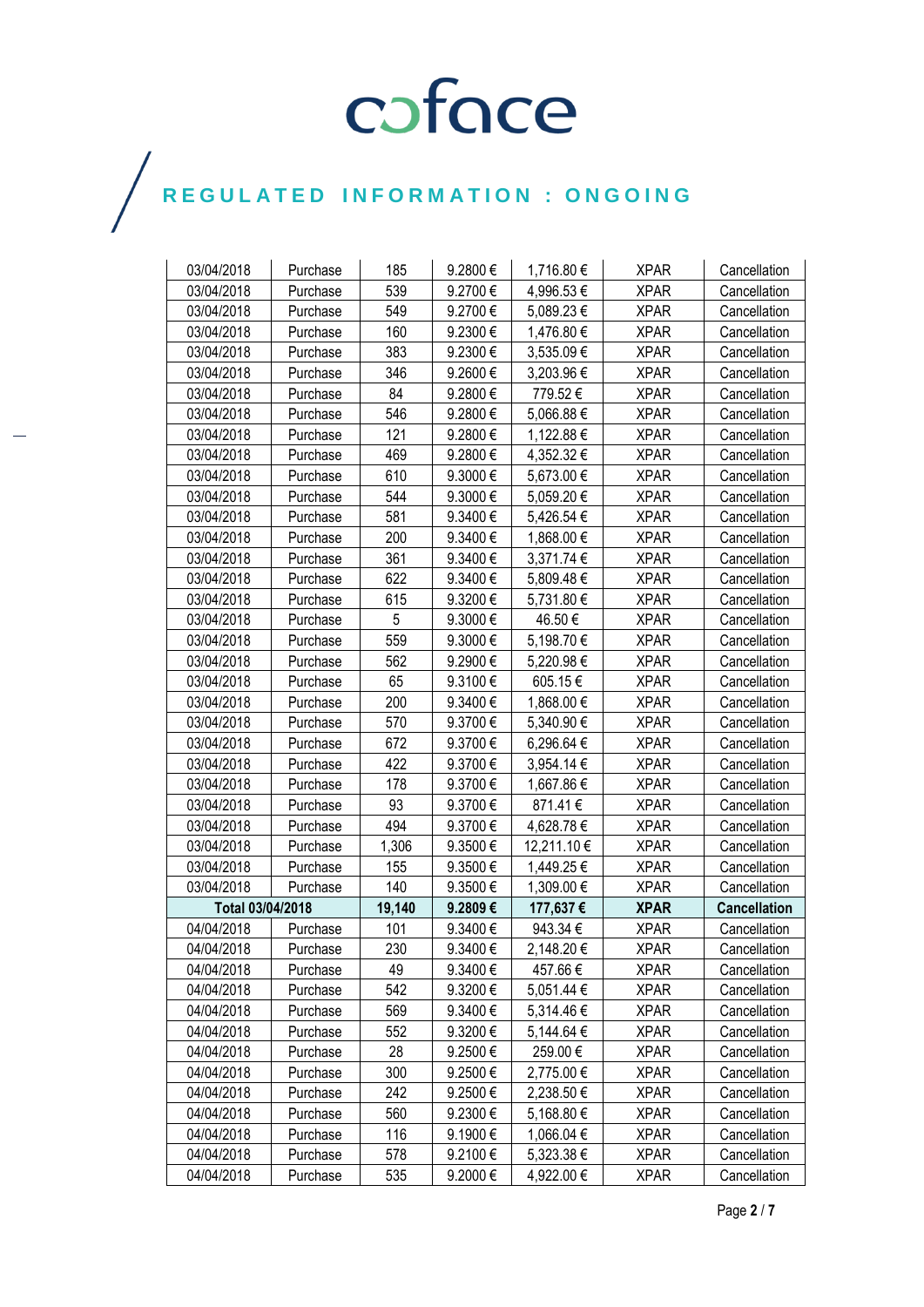| 04/04/2018 | Purchase | 39  | 9.2100€           | 359.19€    | <b>XPAR</b> | Cancellation |
|------------|----------|-----|-------------------|------------|-------------|--------------|
| 04/04/2018 | Purchase | 502 | 9.2100€           | 4,623.42 € | <b>XPAR</b> | Cancellation |
| 04/04/2018 | Purchase | 286 | 9.1900€           | 2,628.34 € | <b>XPAR</b> | Cancellation |
| 04/04/2018 | Purchase | 281 | 9.1900€           | 2,582.39€  | <b>XPAR</b> | Cancellation |
| 04/04/2018 | Purchase | 452 | 9.1800€           | 4,149.36 € | <b>XPAR</b> | Cancellation |
| 04/04/2018 | Purchase | 88  | 9.1800€           | 807.84€    | <b>XPAR</b> | Cancellation |
| 04/04/2018 | Purchase | 160 | 9.1900€           | 1,470.40 € | <b>XPAR</b> | Cancellation |
| 04/04/2018 | Purchase | 267 | 9.1900€           | 2,453.73€  | <b>XPAR</b> | Cancellation |
| 04/04/2018 | Purchase | 128 | 9.1900€           | 1,176.32 € | <b>XPAR</b> | Cancellation |
| 04/04/2018 | Purchase | 540 | 9.2000€           | 4,968.00€  | <b>XPAR</b> | Cancellation |
| 04/04/2018 | Purchase | 189 | 9.1700€           | 1,733.13 € | <b>XPAR</b> | Cancellation |
| 04/04/2018 | Purchase | 362 | 9.1700€           | 3,319.54 € | <b>XPAR</b> | Cancellation |
| 04/04/2018 | Purchase | 189 | 9.1700€           | 1,733.13€  | <b>XPAR</b> | Cancellation |
| 04/04/2018 | Purchase | 567 | 9.1600€           | 5,193.72€  | <b>XPAR</b> | Cancellation |
| 04/04/2018 | Purchase | 80  | 9.1700€           | 733.60€    | <b>XPAR</b> | Cancellation |
| 04/04/2018 | Purchase | 171 | 9.1800€           | 1,569.78 € | <b>XPAR</b> | Cancellation |
| 04/04/2018 | Purchase | 49  | 9.1800€           | 449.82€    | <b>XPAR</b> | Cancellation |
| 04/04/2018 | Purchase | 75  | 9.1800€           | 688.50€    | <b>XPAR</b> | Cancellation |
| 04/04/2018 | Purchase | 137 | 9.1800€           | 1,257.66 € | <b>XPAR</b> | Cancellation |
| 04/04/2018 | Purchase | 118 | 9.1800€           | 1,083.24 € | <b>XPAR</b> | Cancellation |
| 04/04/2018 | Purchase | 49  | 9.2100€           | 451.29€    | <b>XPAR</b> | Cancellation |
| 04/04/2018 | Purchase | 489 | 9.2100€           | 4,503.69€  | <b>XPAR</b> | Cancellation |
| 04/04/2018 | Purchase | 548 | 9.2200€           | 5,052.56€  | <b>XPAR</b> | Cancellation |
| 04/04/2018 | Purchase | 49  | 9.2200€           | 451.78€    | <b>XPAR</b> | Cancellation |
| 04/04/2018 | Purchase | 518 | 9.2200€           | 4,775.96 € | <b>XPAR</b> | Cancellation |
| 04/04/2018 | Purchase | 539 | 9.2300€           | 4,974.97 € | <b>XPAR</b> | Cancellation |
| 04/04/2018 | Purchase | 575 | 9.2200€           | 5,301.50 € | <b>XPAR</b> | Cancellation |
| 04/04/2018 | Purchase | 577 | 9.2300€           | 5,325.71 € | <b>XPAR</b> | Cancellation |
| 04/04/2018 | Purchase | 34  | 9.2300€           | 313.82€    | <b>XPAR</b> | Cancellation |
| 04/04/2018 | Purchase | 563 | 9.2300€           | 5,196.49€  | <b>XPAR</b> | Cancellation |
| 04/04/2018 | Purchase | 46  | 9.3300 $\epsilon$ | 429.18€    | <b>XPAR</b> | Cancellation |
| 04/04/2018 | Purchase | 525 | 9.3300€           | 4,898.25 € | <b>XPAR</b> | Cancellation |
| 04/04/2018 | Purchase | 565 | 9.2900€           | 5,248.85€  | <b>XPAR</b> | Cancellation |
| 04/04/2018 | Purchase | 581 | 9.3100€           | 5,409.11 € | <b>XPAR</b> | Cancellation |
| 04/04/2018 | Purchase | 168 | $9.3200 \in$      | 1,565.76 € | <b>XPAR</b> | Cancellation |
| 04/04/2018 | Purchase | 49  | 9.3200€           | 456.68€    | <b>XPAR</b> | Cancellation |
| 04/04/2018 | Purchase | 146 | $9.3000 \in$      | 1,357.80 € | <b>XPAR</b> | Cancellation |
| 04/04/2018 | Purchase | 250 | 9.3000€           | 2,325.00 € | <b>XPAR</b> | Cancellation |
| 04/04/2018 | Purchase | 542 | 9.2900€           | 5,035.18€  | <b>XPAR</b> | Cancellation |
| 04/04/2018 | Purchase | 524 | 9.2800€           | 4,862.72 € | <b>XPAR</b> | Cancellation |
| 04/04/2018 | Purchase | 570 | 9.3500€           | 5,329.50 € | <b>XPAR</b> | Cancellation |
| 04/04/2018 | Purchase | 539 | 9.3400€           | 5,034.26€  | <b>XPAR</b> | Cancellation |
| 04/04/2018 | Purchase | 243 | $9.3500 \in$      | 2,272.05 € | <b>XPAR</b> | Cancellation |
| 04/04/2018 | Purchase | 374 | 9.3500€           | 3,496.90 € | <b>XPAR</b> | Cancellation |
| 04/04/2018 | Purchase | 200 | 9.3500€           | 1,870.00 € | <b>XPAR</b> | Cancellation |

 $\bigg)$ 

Page **3** / **7**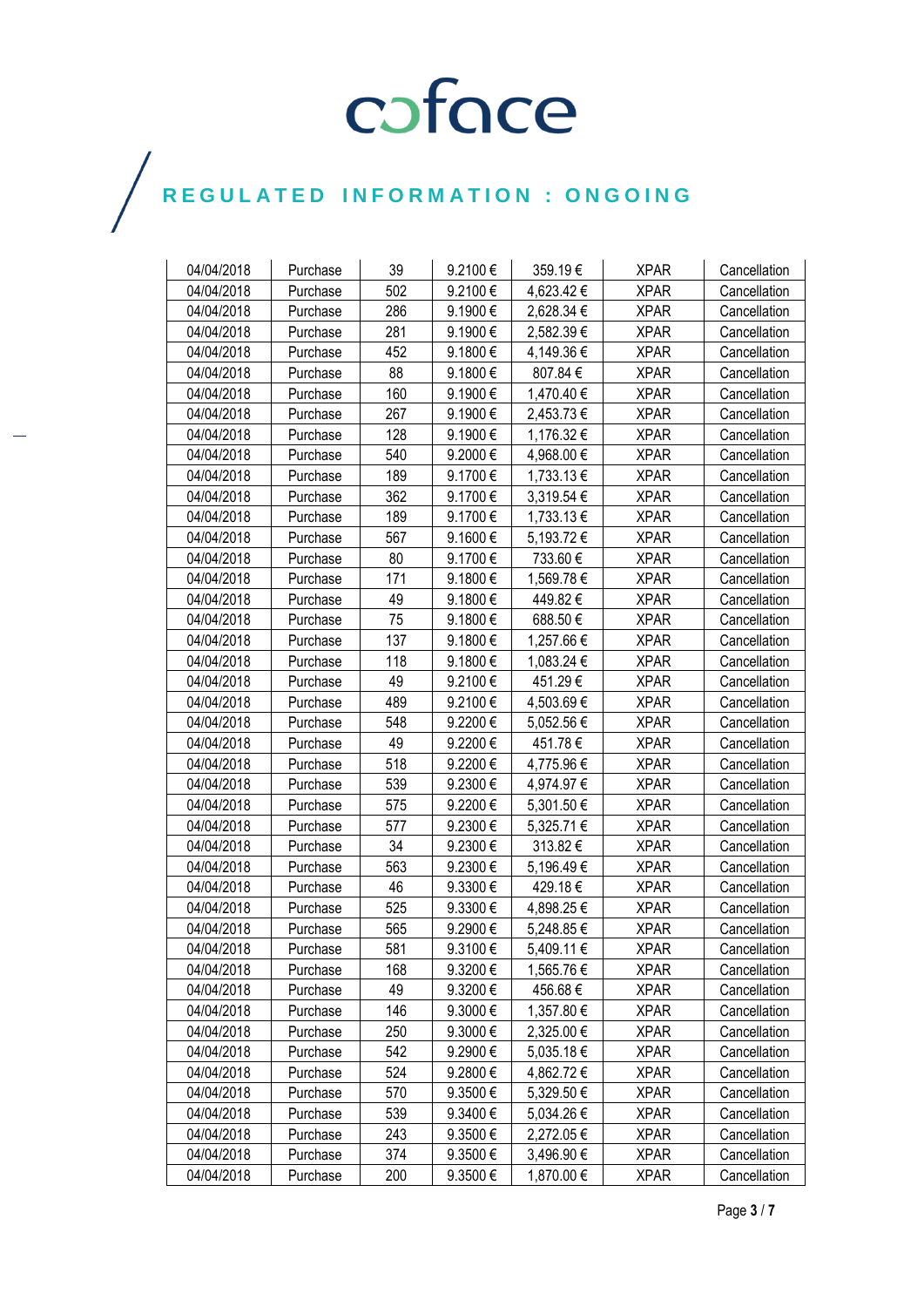$\bigg)$ 

| 04/04/2018 | Purchase         | 188            | 9.3900€  | 1,765.32€  | <b>XPAR</b> | Cancellation        |
|------------|------------------|----------------|----------|------------|-------------|---------------------|
| 04/04/2018 | Purchase         | 667            | 9.3900€  | 6,263.13€  | <b>XPAR</b> | Cancellation        |
|            | Total 04/04/2018 |                | 9.2584€  | 177,761€   | <b>XPAR</b> | <b>Cancellation</b> |
| 05/04/2018 | Purchase         | 240            | 9.4300€  | 2,263.20€  | <b>XPAR</b> | Cancellation        |
| 05/04/2018 | Purchase         | 562            | 9.4600€  | 5,316.52€  | <b>XPAR</b> | Cancellation        |
| 05/04/2018 | Purchase         | 334            | 9.4600€  | 3,159.64 € | <b>XPAR</b> | Cancellation        |
| 05/04/2018 | Purchase         | 224            | 9.4600€  | 2,119.04 € | <b>XPAR</b> | Cancellation        |
| 05/04/2018 | Purchase         | 350            | 9.4000€  | 3,290.00 € | <b>XPAR</b> | Cancellation        |
| 05/04/2018 | Purchase         | 255            | 9.4000€  | 2,397.00€  | <b>XPAR</b> | Cancellation        |
| 05/04/2018 | Purchase         | 538            | 9.4000€  | 5,057.20€  | <b>XPAR</b> | Cancellation        |
| 05/04/2018 | Purchase         | 37             | 9.4000€  | 347.80€    | <b>XPAR</b> | Cancellation        |
| 05/04/2018 | Purchase         | 550            | 9.4000€  | 5,170.00 € | <b>XPAR</b> | Cancellation        |
| 05/04/2018 | Purchase         | 328            | 9.4200€  | 3,089.76€  | <b>XPAR</b> | Cancellation        |
| 05/04/2018 | Purchase         | 209            | 9.4200€  | 1,968.78 € | <b>XPAR</b> | Cancellation        |
| 05/04/2018 | Purchase         | 539            | 9.4500€  | 5,093.55€  | <b>XPAR</b> | Cancellation        |
| 05/04/2018 | Purchase         | 540            | 9.4200€  | 5,086.80 € | <b>XPAR</b> | Cancellation        |
| 05/04/2018 | Purchase         | 100            | 9.4100€  | 941.00 €   | <b>XPAR</b> | Cancellation        |
| 05/04/2018 | Purchase         | 389            | 9.4100€  | 3,660.49€  | <b>XPAR</b> | Cancellation        |
| 05/04/2018 | Purchase         | 64             | 9.4100€  | 602.24€    | <b>XPAR</b> | Cancellation        |
| 05/04/2018 | Purchase         | 550            | 9.4100€  | 5,175.50 € | <b>XPAR</b> | Cancellation        |
| 05/04/2018 | Purchase         | 317            | 9.4100€  | 2,982.97 € | <b>XPAR</b> | Cancellation        |
| 05/04/2018 | Purchase         | 246            | 9.4100€  | 2,314.86€  | <b>XPAR</b> | Cancellation        |
| 05/04/2018 | Purchase         | 324            | 9.4100€  | 3,048.84 € | <b>XPAR</b> | Cancellation        |
| 05/04/2018 | Purchase         | 113            | 9.4100 € | 1,063.33 € | <b>XPAR</b> | Cancellation        |
| 05/04/2018 | Purchase         | 100            | 9.4100€  | 941.00€    | <b>XPAR</b> | Cancellation        |
| 05/04/2018 | Purchase         | 308            | 9.4200€  | 2,901.36€  | <b>XPAR</b> | Cancellation        |
| 05/04/2018 | Purchase         | 223            | 9.4200€  | 2,100.66 € | <b>XPAR</b> | Cancellation        |
| 05/04/2018 | Purchase         | 53             | 9.4200€  | 499.26€    | <b>XPAR</b> | Cancellation        |
| 05/04/2018 | Purchase         | 562            | 9.4100€  | 5,288.42 € | <b>XPAR</b> | Cancellation        |
| 05/04/2018 | Purchase         | 589            | 9.4300€  | 5,554.27 € | <b>XPAR</b> | Cancellation        |
| 05/04/2018 | Purchase         | 277            | 9.4300€  | 2,612.11 € | <b>XPAR</b> | Cancellation        |
| 05/04/2018 | Purchase         | 264            | 9.4300€  | 2,489.52€  | <b>XPAR</b> | Cancellation        |
| 05/04/2018 | Purchase         | 424            | 9.4200€  | 3,994.08€  | <b>XPAR</b> | Cancellation        |
| 05/04/2018 | Purchase         | 120            | 9.4200€  | 1,130.40€  | <b>XPAR</b> | Cancellation        |
| 05/04/2018 | Purchase         | 16             | 9.4100€  | 150.56€    | <b>XPAR</b> | Cancellation        |
| 05/04/2018 | Purchase         | 491            | 9.4400€  | 4,635.04 € | <b>XPAR</b> | Cancellation        |
| 05/04/2018 | Purchase         | 70             | 9.4400€  | 660.80€    | <b>XPAR</b> | Cancellation        |
| 05/04/2018 | Purchase         | 557            | 9.4200€  | 5,246.94 € | <b>XPAR</b> | Cancellation        |
| 05/04/2018 | Purchase         | 302            | 9.4200€  | 2,844.84 € | <b>XPAR</b> | Cancellation        |
| 05/04/2018 | Purchase         | 126            | 9.4200€  | 1,186.92 € | <b>XPAR</b> | Cancellation        |
| 05/04/2018 | Purchase         | $\overline{2}$ | 9.4200€  | 18.84 €    | <b>XPAR</b> | Cancellation        |
| 05/04/2018 | Purchase         | 118            | 9.4200€  | 1,111.56 € | <b>XPAR</b> | Cancellation        |
| 05/04/2018 | Purchase         | 542            | 9.4100€  | 5,100.22 € | <b>XPAR</b> | Cancellation        |
| 05/04/2018 | Purchase         | 33             | 9.4500€  | 311.85€    | <b>XPAR</b> | Cancellation        |
| 05/04/2018 | Purchase         | 334            | 9.4500€  | 3,156.30 € | <b>XPAR</b> | Cancellation        |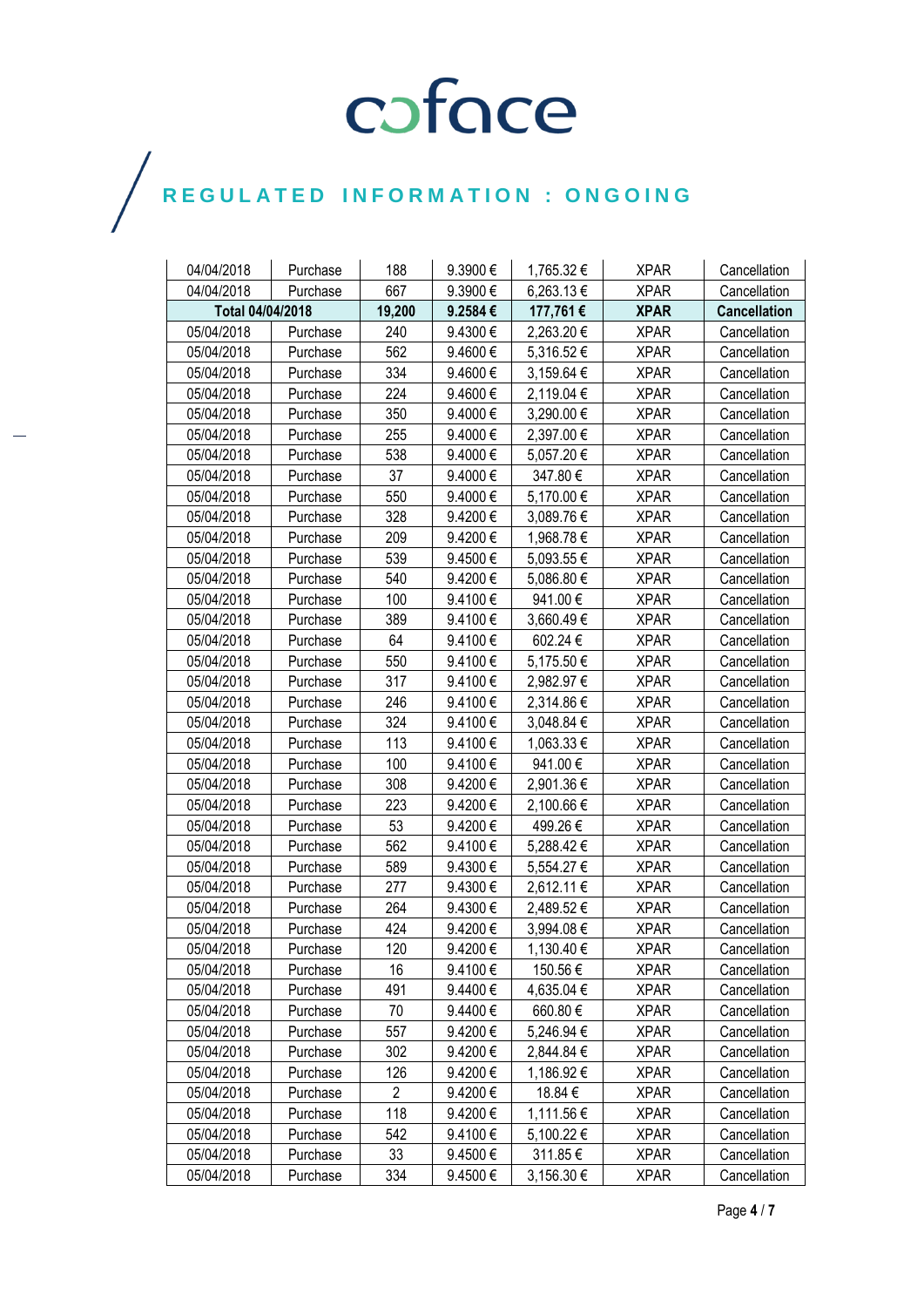$\bigg)$ 

| 05/04/2018       | Purchase | 186    | 9.4500€ | 1,757.70€      | <b>XPAR</b> | Cancellation        |
|------------------|----------|--------|---------|----------------|-------------|---------------------|
| 05/04/2018       | Purchase | 600    | 9.4100€ | 5,646.00 €     | <b>XPAR</b> | Cancellation        |
| 05/04/2018       | Purchase | 14     | 9.4000€ | 131.60€        | <b>XPAR</b> | Cancellation        |
| 05/04/2018       | Purchase | 534    | 9.4000€ | 5,019.60€      | <b>XPAR</b> | Cancellation        |
| 05/04/2018       | Purchase | 550    | 9.4200€ | 5,181.00 €     | <b>XPAR</b> | Cancellation        |
| 05/04/2018       | Purchase | 599    | 9.4100€ | 5,636.59€      | <b>XPAR</b> | Cancellation        |
| 05/04/2018       | Purchase | 181    | 9.4500€ | 1,710.45 €     | <b>XPAR</b> | Cancellation        |
| 05/04/2018       | Purchase | 100    | 9.4500€ | 945.00€        | <b>XPAR</b> | Cancellation        |
| 05/04/2018       | Purchase | 269    | 9.4500€ | 2,542.05 €     | <b>XPAR</b> | Cancellation        |
| 05/04/2018       | Purchase | 294    | 9.4600€ | 2,781.24 €     | <b>XPAR</b> | Cancellation        |
| 05/04/2018       | Purchase | 28     | 9.4600€ | 264.88€        | <b>XPAR</b> | Cancellation        |
| 05/04/2018       | Purchase | 27     | 9.4200€ | 254.34€        | <b>XPAR</b> | Cancellation        |
| 05/04/2018       | Purchase | 373    | 9.4200€ | 3,513.66 €     | <b>XPAR</b> | Cancellation        |
| 05/04/2018       | Purchase | 216    | 9.4200€ | 2,034.72€      | <b>XPAR</b> | Cancellation        |
| 05/04/2018       | Purchase | 557    | 9.4300€ | 5,252.51€      | <b>XPAR</b> | Cancellation        |
| 05/04/2018       | Purchase | 645    | 9.3900€ | 6,056.55€      | <b>XPAR</b> | Cancellation        |
| 05/04/2018       | Purchase | 1,357  | 9.3900€ | 12,742.23 €    | <b>XPAR</b> | Cancellation        |
| Total 05/04/2018 |          | 18,850 | 9.4193€ | 177,554€       | <b>XPAR</b> | <b>Cancellation</b> |
| 06/04/2018       | Purchase | 584    | 9.3600€ | 5,466.24 €     | <b>XPAR</b> | Cancellation        |
| 06/04/2018       | Purchase | 545    | 9.4500€ | 5,150.25 €     | <b>XPAR</b> | Cancellation        |
| 06/04/2018       | Purchase | 38     | 9.4900€ | 360.62€        | <b>XPAR</b> | Cancellation        |
| 06/04/2018       | Purchase | 500    | 9.4500€ | 4,725.00 €     | <b>XPAR</b> | Cancellation        |
| 06/04/2018       | Purchase | 77     | 9.4500€ | 727.65€        | <b>XPAR</b> | Cancellation        |
| 06/04/2018       | Purchase | 158    | 9.4500€ | 1,493.10 €     | <b>XPAR</b> | Cancellation        |
| 06/04/2018       | Purchase | 391    | 9.4500€ | 3,694.95€      | <b>XPAR</b> | Cancellation        |
| 06/04/2018       | Purchase | 548    | 9.5000€ | 5,206.00€      | <b>XPAR</b> | Cancellation        |
| 06/04/2018       | Purchase | 555    | 9.5000€ | 5,272.50 €     | <b>XPAR</b> | Cancellation        |
| 06/04/2018       | Purchase | 135    | 9.5000€ | 1,282.50 €     | <b>XPAR</b> | Cancellation        |
| 06/04/2018       | Purchase | 361    | 9.5300€ | $3,440.33 \in$ | <b>XPAR</b> | Cancellation        |
| 06/04/2018       | Purchase | 240    | 9.5900€ | 2,301.60 €     | <b>XPAR</b> | Cancellation        |
| 06/04/2018       | Purchase | 85     | 9.5700€ | 813.45€        | <b>XPAR</b> | Cancellation        |
| 06/04/2018       | Purchase | 522    | 9.5700€ | 4,995.54 €     | <b>XPAR</b> | Cancellation        |
| 06/04/2018       | Purchase | 584    | 9.5600€ | 5,583.04 €     | <b>XPAR</b> | Cancellation        |
| 06/04/2018       | Purchase | 538    | 9.5600€ | 5,143.28€      | <b>XPAR</b> | Cancellation        |
| 06/04/2018       | Purchase | 558    | 9.5500€ | 5,328.90€      | <b>XPAR</b> | Cancellation        |
| 06/04/2018       | Purchase | 1      | 9.5400€ | 9.54 $\in$     | <b>XPAR</b> | Cancellation        |
| 06/04/2018       | Purchase | 560    | 9.5400€ | 5,342.40 €     | <b>XPAR</b> | Cancellation        |
| 06/04/2018       | Purchase | 550    | 9.5900€ | 5,274.50€      | <b>XPAR</b> | Cancellation        |
| 06/04/2018       | Purchase | 230    | 9.5500€ | 2,196.50 €     | <b>XPAR</b> | Cancellation        |
| 06/04/2018       | Purchase | 582    | 9.6000€ | 5,587.20€      | <b>XPAR</b> | Cancellation        |
| 06/04/2018       | Purchase | 550    | 9.5800€ | 5,269.00€      | <b>XPAR</b> | Cancellation        |
| 06/04/2018       | Purchase | 564    | 9.6000€ | 5,414.40€      | <b>XPAR</b> | Cancellation        |
| 06/04/2018       | Purchase | 95     | 9.6400€ | 915.80€        | <b>XPAR</b> | Cancellation        |
| 06/04/2018       | Purchase | 268    | 9.6400€ | 2,583.52€      | <b>XPAR</b> | Cancellation        |
| 06/04/2018       | Purchase | 185    | 9.6400€ | 1,783.40 €     | <b>XPAR</b> | Cancellation        |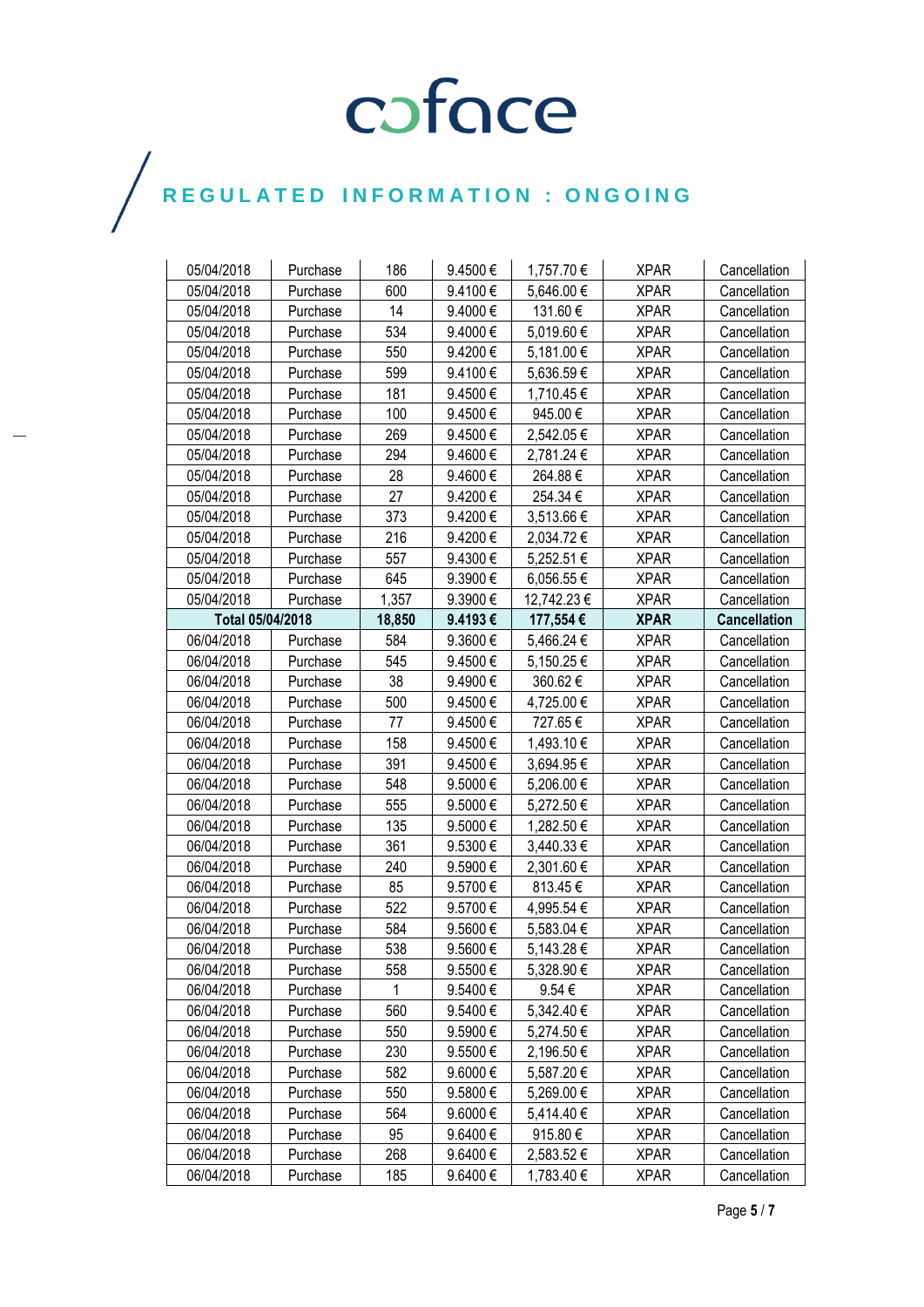$\bigg)$ 

| 06/04/2018                | Purchase | 147    | 9.6200€ | 1,414.14 € | <b>XPAR</b> | Cancellation        |
|---------------------------|----------|--------|---------|------------|-------------|---------------------|
| 06/04/2018                | Purchase | 537    | 9.6700€ | 5,192.79€  | <b>XPAR</b> | Cancellation        |
| 06/04/2018                | Purchase | 292    | 9.6400€ | 2,814.88€  | <b>XPAR</b> | Cancellation        |
| 06/04/2018                | Purchase | 298    | 9.6400€ | 2,872.72€  | <b>XPAR</b> | Cancellation        |
| 06/04/2018                | Purchase | 546    | 9.5700€ | 5,225.22€  | <b>XPAR</b> | Cancellation        |
| 06/04/2018                | Purchase | 584    | 9.5800€ | 5,594.72€  | XPAR        | Cancellation        |
| 06/04/2018                | Purchase | 597    | 9.4600€ | 5,647.62€  | <b>XPAR</b> | Cancellation        |
| 06/04/2018                | Purchase | 644    | 9.4600€ | 6,092.24 € | <b>XPAR</b> | Cancellation        |
| 06/04/2018                | Purchase | 621    | 9.4500€ | 5,868.45€  | XPAR        | Cancellation        |
| 06/04/2018                | Purchase | 395    | 9.4400€ | 3,728.80 € | <b>XPAR</b> | Cancellation        |
| 06/04/2018                | Purchase | 544    | 9.4600€ | 5,146.24 € | <b>XPAR</b> | Cancellation        |
| 06/04/2018                | Purchase | 562    | 9.4500€ | 5,310.90€  | <b>XPAR</b> | Cancellation        |
| 06/04/2018                | Purchase | 570    | 9.4500€ | 5,386.50€  | <b>XPAR</b> | Cancellation        |
| 06/04/2018                | Purchase | 571    | 9.4500€ | 5,395.95€  | XPAR        | Cancellation        |
| 06/04/2018                | Purchase | 556    | 9.4400€ | 5,248.64 € | XPAR        | Cancellation        |
| 06/04/2018                | Purchase | 537    | 9.4400€ | 5,069.28€  | XPAR        | Cancellation        |
| 06/04/2018                | Purchase | 579    | 9.4700€ | 5,483.13 € | <b>XPAR</b> | Cancellation        |
| 06/04/2018                | Purchase | 66     | 9.4500€ | 623.70€    | <b>XPAR</b> | Cancellation        |
| Total 06/04/2018          |          | 18,650 | 9.5162€ | 177,477€   | <b>XPAR</b> | <b>Cancellation</b> |
| <b>TOTAL 02/04/2018 -</b> |          |        |         |            |             |                     |
| 06/04/2018                |          | 75,840 | 9.3675€ | 710,429€   | <b>XPAR</b> | <b>Cancellation</b> |